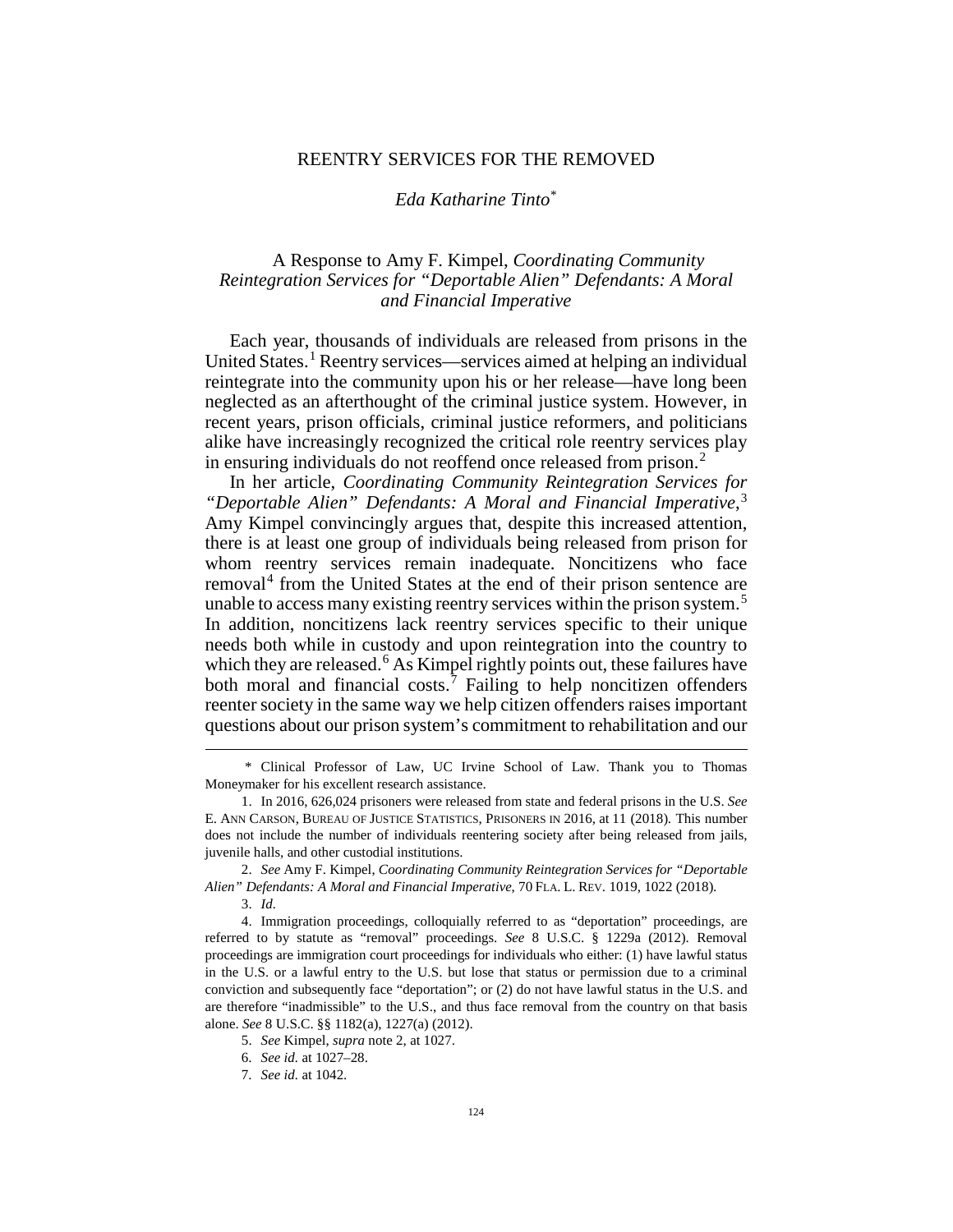society's commitment to the value of equality among all individuals.<sup>[8](#page-1-0)</sup> In addition, and perhaps a consequence more persuasive to some, significant financial costs result from the recidivism and re-imprisonment rates for noncitizen offenders for whom reentry services either are ineffective or simply do not exist.<sup>[9](#page-1-1)</sup> Thus, Kimpel offers several reforms that would begin to address the reentry needs of those facing removal, ranging from smaller "in-house" changes within a prison to large governmental projects.[10](#page-1-2) This Response builds on Kimpel's work by considering the potential effectiveness of these proposals for noncitizen-focused reentry services and how their effectiveness should be evaluated.

Currently, the "success" of reentry services is predominantly measured by examining the recidivism rates of offenders who receive such services.<sup>[11](#page-1-3)</sup> This method of evaluation is built upon the premise that reentry services target the reasons underlying the commission of crime (for instance, by providing drug treatment to individuals who commit crimes due to their drug addiction, or by offering education and skills training to individuals who commit crimes due to their lack of stable employment). Recidivism rates also serve as a proxy for determining how well offenders are able to reintegrate into the community upon release. A reduction in recidivism would therefore support the conclusion that the program is effective and justifies the commitment to the initial provision of reentry services.

<span id="page-1-6"></span>Considering the reentry needs of noncitizens, as compared to the needs of citizens, brings into focus a group of noncitizen offenders for which there is not a citizen counterpart—individuals who violate federal immigration law.<sup>[12](#page-1-4)</sup> These offenders are not convicted of more "traditional" crimes, such as drug crimes, property offenses, or violent crimes. Rather, the crimes they commit are criminal violations of federal immigration law, typically entering or re-entering the United States without lawful permission.<sup>[13](#page-1-5)</sup> As Kimpel points out, this group of

<span id="page-1-0"></span> <sup>8.</sup> *See, e.g.*, U.S. CONST. amend. XIV, § 1; 42 U.S.C. § 1981 (2012); *Yick Wo v. Hopkins*, 118 U.S. 356, 369 (1886) (quoting U.S. Const. amend. XIV, § 1; 42 U.S.C. § 1981 (previously codified at R.S. § 1977)).

<sup>9.</sup> *See* Kimpel, *supra* not[e 2,](#page-0-0) at 1042.

<sup>10.</sup> *Id.* at 1043.

<span id="page-1-3"></span><span id="page-1-2"></span><span id="page-1-1"></span><sup>11.</sup> *See, e.g*., NAT'L REENTRY RES. CTR. & COUNCIL OF STATE GOV'TS JUSTICE CTR., MAKING PEOPLE'S TRANSITION FROM PRISON AND JAIL TO THE COMMUNITY SAFE AND SUCCESSFUL: A SNAPSHOT OF NATIONAL PROGRESS IN REENTRY 4 (2017); Nat'l Inst. of Justice, *Reentry/Release*, CRIMESOLUTIONS.GOV (last visited June 8, 2019) https://crimesolutions.gov/TopicDetails.aspx?ID=36 [https://perma.cc/A68Z-K3R8] (rating the effectiveness of reentry programs based on reduction in recidivism or arrest).

<span id="page-1-5"></span><span id="page-1-4"></span><sup>12.</sup> The most common federal immigration criminal offense is unlawful re-entry into the United States after a prior removal. *See* U.S. SENTENCING COMM'N, ILLEGAL REENTRY OFFENSES 8 (2015).

<sup>13.</sup> *See* 8 U.S.C. §§ 1325, 1326 (2012).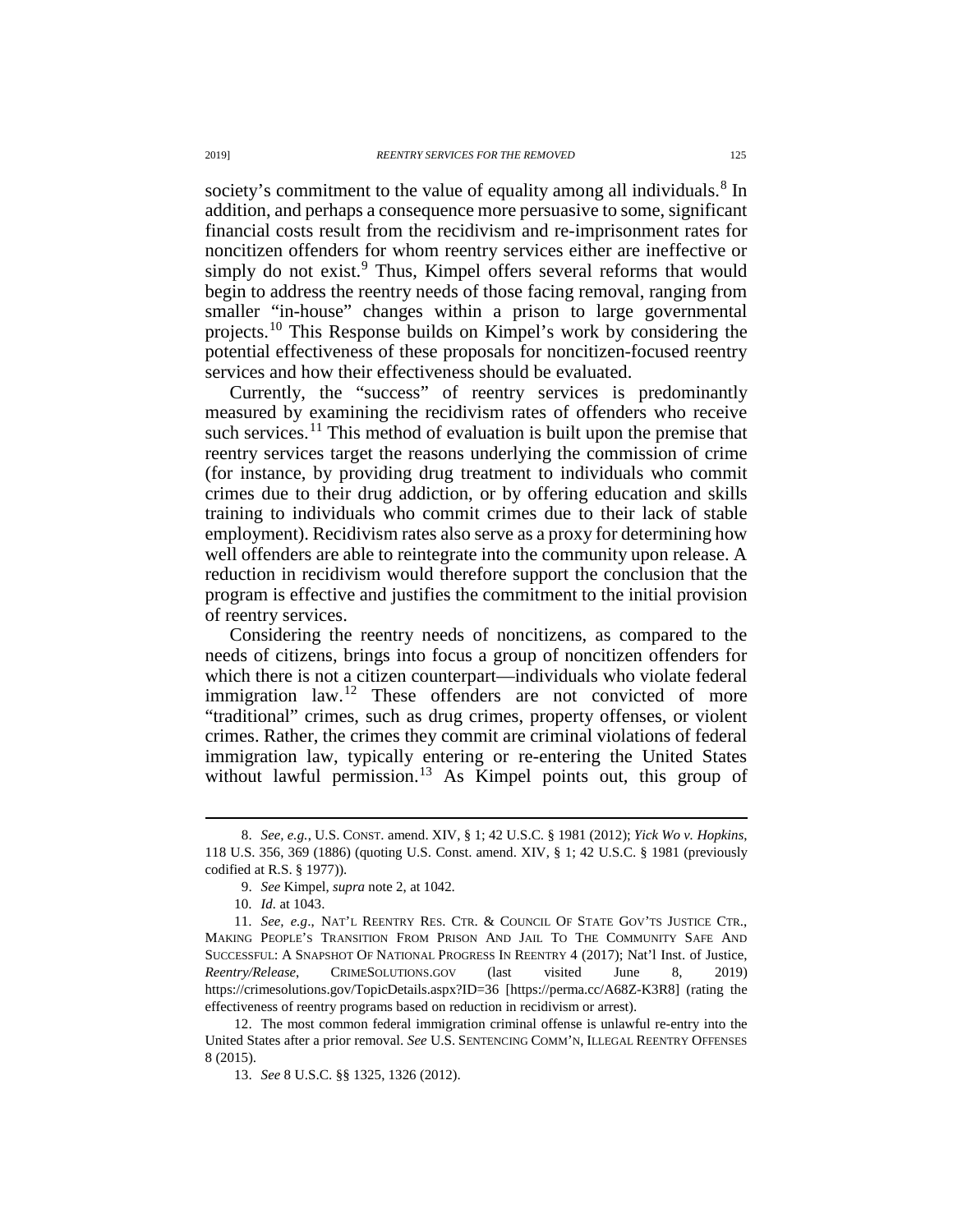offenders has an extremely high rate of recidivism.<sup>[14](#page-2-1)</sup> In fiscal year 2013, thirty-eight percent of unlawful reentry offenders unlawfully came back into the country after being removed due to a prior unlawful entry.<sup>[15](#page-2-2)</sup> In addition, many noncitizens who were removed from the U.S. because they had committed other types of crimes re-offend simply by returning to the country, thereby committing the crime of unlawful re-entry.<sup>[16](#page-2-3)</sup>

<span id="page-2-8"></span>By examining these offenders in particular, it is possible to draw some important conclusions that impact the assessment of reentry services to noncitizens. First, as Kimpel notes, noncitizen offenders have varied ties with the U.S. and their birth country.<sup>[17](#page-2-4)</sup> The depth and strength of an individual's community ties in the U.S., versus those in his or her country of birth, will significantly impact the effectiveness of any particular proposed reentry service.[18](#page-2-5) For instance, providing an ID and notifying family of the time and place of release may be more effective in reducing recidivism for migrant workers than it would be for noncitizens who have lived and worked in the U.S. for many years. Similarly, an "inmate release plan" for an individual with significant ties to his or her birth country may be helpful, but such a plan would not meaningfully assist an individual facing deportation to a country where they do not speak the language or have familial or financial support.

<span id="page-2-0"></span>Second, the reasons underlying the recidivism of those who commit entry-related offenses likely differ from the reasons underlying the recidivism of noncitizens who commit other state and federal crimes. Unlawful entry offenders are often highly motivated to return to the U.S. due to their desire to remain with their family, which frequently includes their own children.<sup>[19](#page-2-6)</sup> Many unlawful entry offenders have lived most of their lives in the U.S., and therefore their entire family and community exists in the  $U.S.<sup>20</sup>$  $U.S.<sup>20</sup>$  $U.S.<sup>20</sup>$  Although noncitizens who commit other types of crimes may be similarly motivated to remain in the U.S., the reasons underlying the recidivism rates of other types of crime committed by

 <sup>14.</sup> *See* Kimpel, *supra* not[e 2,](#page-0-0) at 1022 n.10.

<sup>15.</sup> U.S. SENTENCING COMM'N*, supra* not[e 12,](#page-1-6) at 15.

<span id="page-2-3"></span><span id="page-2-2"></span><span id="page-2-1"></span><sup>16.</sup> *See* Kimpel, *supra* note [2,](#page-0-0) at 1042; U.S. SENTENCING COMM'N, QUICK FACTS: ILLEGAL REENTRY OFFENSES 1 (2018).

<sup>17</sup>*. See* Kimpel, *supra* not[e 2,](#page-0-0) at 1041.

<span id="page-2-5"></span><span id="page-2-4"></span><sup>18.</sup> The depth and strength of an individual's ties to the U.S. do not necessarily correspond with whether a person has lawful status to live in the U.S. There are individuals who are lawfully present, for instance, on a tourist visa, who do not have significant ties to a U.S. community. However, there are also noncitizens who have lived in the U.S. for several decades without lawful permission.

<span id="page-2-7"></span><span id="page-2-6"></span><sup>19.</sup> *See* Kimpel, *supra* note [2,](#page-0-0) at 1041; Jason Beaubien, *Deported Immigrants Struggle to Re-enter U.S.*, NPR (Dec. 2, 2008, 1:22 AM), https://www.npr.org/templates/story/story.php?storyId=97531877 [https://perma.cc/LVJ3- WDRN]*.*

<sup>20.</sup> Beaubien, *supra* not[e 19.](#page-2-0)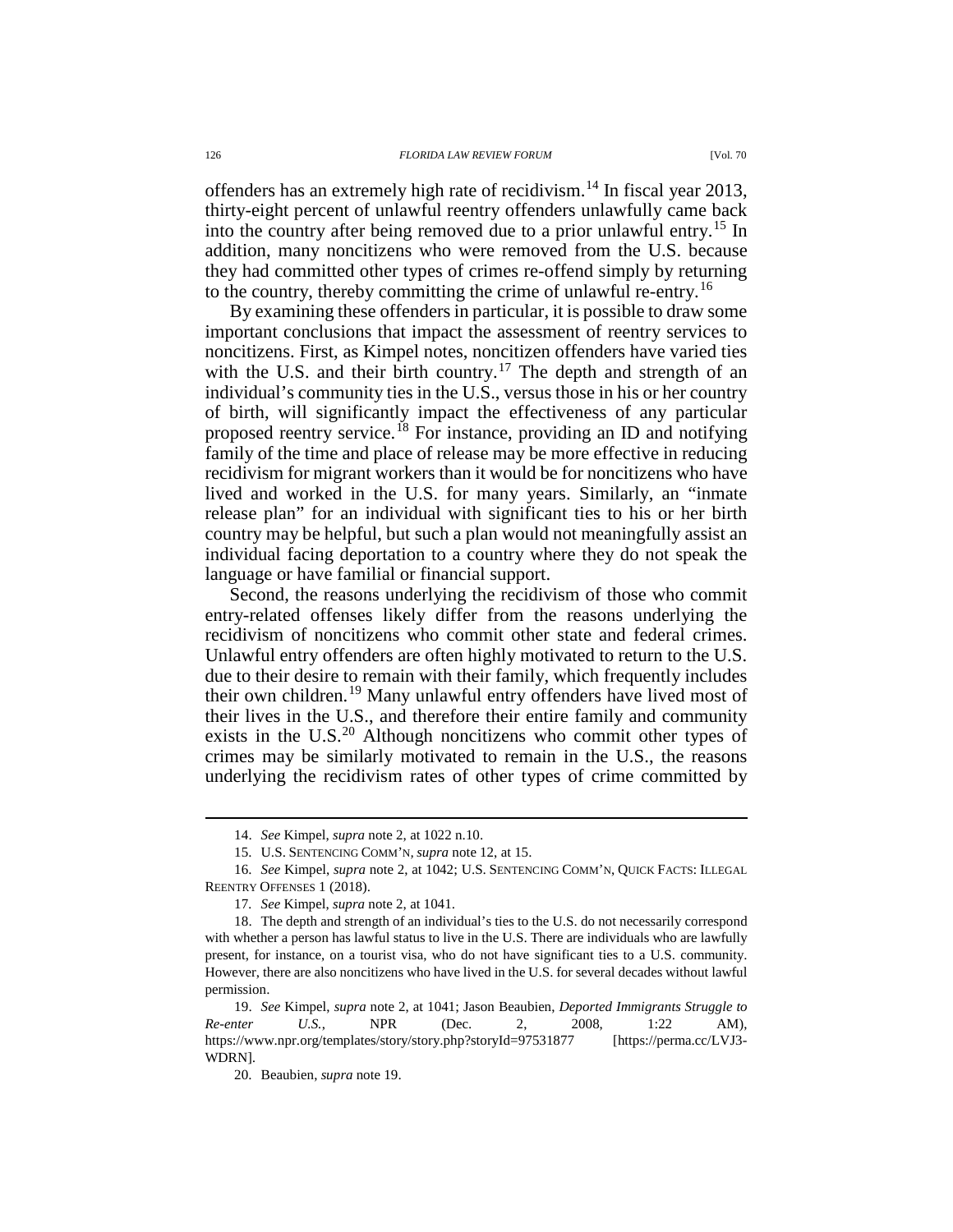noncitizens likely center on issues such as drug addiction, mental illness, and poverty—reasons that also underlie citizen recidivism rates. $^{21}$  $^{21}$  $^{21}$ 

Third, and finally, the high recidivism rate for individuals who commit entry-related offenses suggests that neither past incarceration nor the risk of future incarceration works as a means of deterrence to the same extent that it does for offenders who might re-commit other state or federal crimes. This implies that the motive behind the commission of an unlawful entry offense—namely, the desire to be with one's family— often outweighs the risk of a significant prison sentence.<sup>[22](#page-3-1)</sup> A recognition of the enormous strength—and positive value—of the underlying motivation of these offenders should influence our understanding of why any particular reentry service may or may not affect the individual's decision to "re-offend" by returning to the U.S. unlawfully.

For the moment, if we accept the current thinking that reentry services are designed primarily to reduce recidivism, and thus the success of any program is measured by a reduction in recidivism, the challenge in creating reentry services for noncitizens who commit entry-related offenses is to determine what services address the underlying motivations for unlawful reentry into the U.S. This inquiry raises a more fundamental question: Whether it is in fact even possible to create reentry services that would effectively address these underlying motivations to re-offend. For purposes of this Response, I suggest that the answer to this question is that it is not. Even if the American criminal justice system were to undertake many of the proposals made by Kimpel—for instance, allowing noncitizens access to skills classes and drug treatment within the prison, or helping noncitizens develop a release plan in the country of their removal—none of these reforms would directly address the primary motivation behind unlawful reentry: reuniting with family and returning to an established life in the U.S. Despite the potential positive impact these proposals may have on an individual offender's life, it is difficult to imagine any significant impact they would have on the recidivism rate of entry-related offenses more broadly.

Several of Kimpel's proposals require a significant financial and social investment by other countries, such as the creation of jobs, the provision of housing, and the establishment of mental health and treatment services. $^{23}$  $^{23}$  $^{23}$  If these societal reforms were carried out either by

<span id="page-3-0"></span> <sup>21.</sup> *See* David Lowell et al., *Recidivism and Use of Services Among Persons with Mental Illness After Release from Prison*, 53 PSYCHIATRIC SERVS. 1290, 1295 (2002); Lindsay A. Phillips, *Substance Abuse and Prison Recidivism: Themes From Qualitative Interviews*, 31 J. ADDICTIONS & OFFENDER COUNSELING 10, 15–16 (2010).

<span id="page-3-1"></span><sup>22.</sup> *See* U.S. SENTENCING COMM'N, *supra* note [16,](#page-2-8) at 1 (providing statistics documenting the majority of illegal reentry offenders who received an increased sentence due to a prior state or federal conviction).

<span id="page-3-2"></span><sup>23.</sup> *See, e.g.*, Kimpel, *supra* note [2,](#page-0-0) at 1044 (arguing that the U.S. could better coordinate with foreign countries for the benefit of deportees).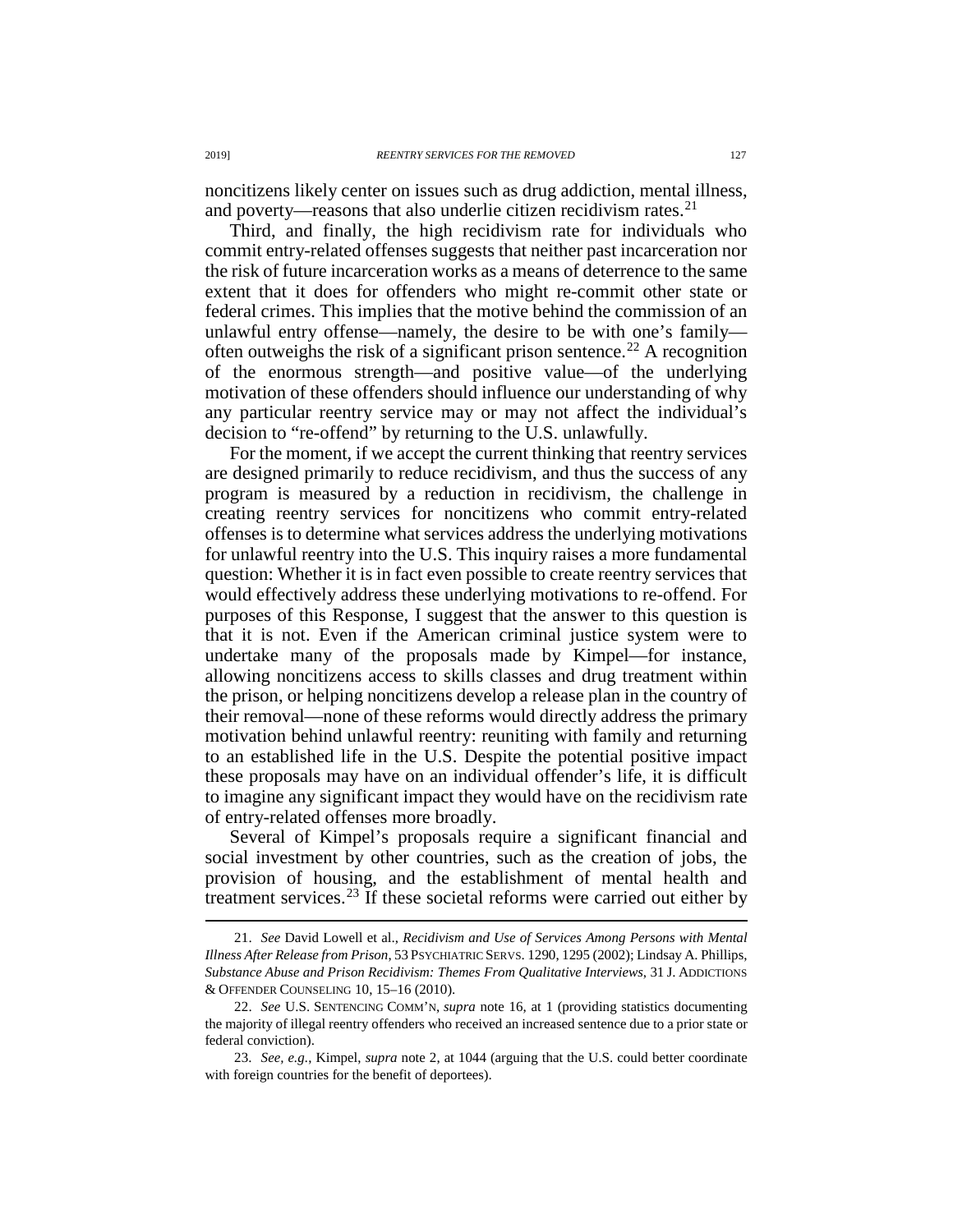the country alone or in collaboration with the U.S., removed individuals may make a different choice about reentering unlawfully. Unfortunately, the likelihood of these large-scale societal changes occurring in many of the countries to which individuals are being deported is  $\sin^{24}$  $\sin^{24}$  $\sin^{24}$  and the U.S. is unlikely to sufficiently invest in reforms based in other countries—much less in social programs directed at those who are considered "deported aliens."[25](#page-4-1)

Despite my skepticism that reentry services can meaningfully reduce the recidivism rates of entry-related offenses, this does not mean that the *status quo* of the prison system is acceptable for these offenders. There are other critical reasons to provide reentry services to these individuals, as well as to all offenders, both citizen and noncitizen alike. These services provide basic dignities and the chance to have a better daily life, regardless of where the individual is released. In addition, services within the prison, such as education classes, skills training, and arts programming, provide a range of other benefits to both the prison and the offender, including better behavior among inmates and intangible gains like personal growth and increased self-awareness.<sup>[26](#page-4-2)</sup> Furthermore, there may be at least a few individuals who receive relief from removal,  $27$  and who will then be reintegrated back into American society. Reentry services for noncitizens in custody should be provided for this reason as well.

<span id="page-4-4"></span>In conclusion, in the context of immigration-related offenses, it may

<span id="page-4-0"></span> <sup>24.</sup> Many of the countries to which noncitizens are deported face significant social problems, including gang violence, poverty, and political corruption. *See* Amanda Erickson, *Why Do Some Families Risk Crossing the U.S. Border? Because if They Don't, They'll be Killed*, WASH. POST (June 20, 2018), https://www.washingtonpost.com/news/worldviews/wp/2018/06/20/why-do-some-families-riskcrossing-the-u-s-border-because-if-they-dont-theyll-be-killed/?utm\_term=.6db8b99082f0 [https://perma.cc/5GPD-33SA].

<span id="page-4-1"></span><sup>25.</sup> *See* Megan Specia, *Trump Wants to Cut Aid to Central America. Here Are Some of the Dozens of U.S.-Funded Programs*, N.Y. TIMES (Apr. 2, 2019), https://www.nytimes.com/2019/04/02/world/americas/trump-funding-central-

america.html?action=click&module=MoreInSection&pgtype=Article&region=Footer&contentC ollection=Americas [https://perma.cc/TQA9-VKFV].

<span id="page-4-2"></span><sup>26.</sup> *See* Jane Fonda & Sabra Williams, *Prison Arts Programs Produce Change That No Audit Can Measure*, WASH. POST (Apr. 8, 2019), https://www.washingtonpost.com/opinions/prison-arts-programs-produce-change-that-no-auditcan-measure/2019/04/08/8c7fd7a0-5a0e-11e9-9625-

<sup>01</sup>d48d50ef75\_story.html?utm\_term=.268180cc0e4e [https://perma.cc/VN2L-NHR6] (suggesting prison arts programs lead to safer prison environments and greater positive behavior by offenders); LAURA WINTERFIELD ET AL., THE URBAN INST. JUSTICE POLICY CTR., THE EFFECTS OF POSTSECONDARY CORRECTIONAL EDUCATION: FINAL REPORT 12 (2009) (finding that postsecondary education programs improved inmate behavior and made the prison environment safer).

<span id="page-4-3"></span><sup>27.</sup> Some examples of relief from removal include applying for asylum and a form of relief called "cancellation of removal." *See* 8 U.S.C. § 1229(a)–(b) (2012).